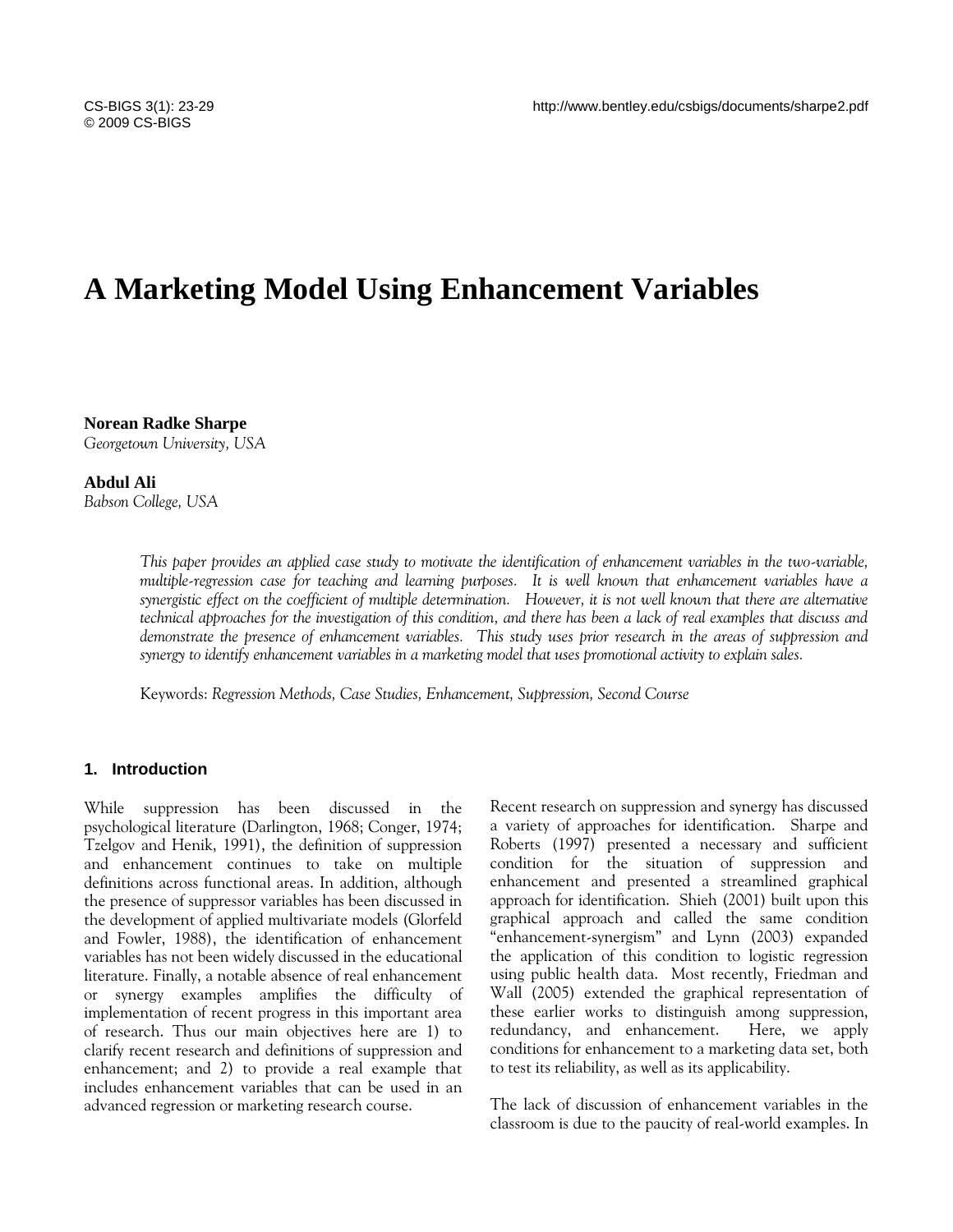this case study, we provide a real example using a real marketing dataset obtained for educational purposes. It is worth noting that the lack of analysis of enhancement, or synergy, in marketing has been attributed to the lack of a consistent definition in the marketing literature (Wind & Robertson, 1983). In fact, synergy is defined in marketing as the "result achieved when the combination of elements in a marketing communications program provide greater impact than the sum total of each individual element of the program, i.e., the whole is greater than the sum of its parts" (Govoni, 2004). For example, advertising, sales promotion, product placements and other activities used simultaneously can deliver a better value to marketers than the sum of each activity used alone. The concept of synergy in marketing is similar to what we understand as the positive interaction effect in a regression model. Hence, synergy in marketing is the effect of the predictor variables on the mean level of the response or the value of the dependent variable, whereas enhancement or suppression affects the partial sum of squares of a regression model and explains more of the variability of the dependent variable.

This paper identifies an enhancement effect among marketing mix variables using data that are readily accessible for students in a second course on regression. Current textbooks do not emphasize the concept of enhancement – largely due to a lack of real examples. Since it is well known that student motivation, comprehension, and retention of statistical concepts is enhanced by the use of real data (see, for example, Bradstreet, 1996; Cobb, 1992), if students are to be aware of the condition of synergy, the concept should be emphasized with recent examples. Here we provide an accessible and widely applicable example for the purpose of motivating student learning.

#### **2. Theoretical Background**

In a linear regression model with two independent variables denoted as  $X_1$  and  $X_2$  the regression sum of squares is computed as

$$
SSR(X_1, X_2) = SSR(X_1) + SSR(X_2 | X_1), \t(1)
$$

where it is arbitrarily assumed that  $X_1$  is the variable entered first and  $SSR(X_2 | X_1)$ , is the extra sum of squares obtained after entering  $X_2$ . The presence of a suppressor variable can be identified by the following relationship

$$
SSR(X_2 | X_1) > SSR(X_2). \tag{2}
$$

Horst (1941) first used the term "suppressor variable" as a variable in multiple linear regression that has a negligible correlation with the dependent variable Y, but due to its correlation with the part of  $X_1$  that is orthogonal to Y, suppresses some of the variance in  $X_1$ , thereby increasing the value of the multiple correlation coefficient when included in the model. This definition corresponds to the condition  $R^2 > r^2_{y1} + r^2_{y2}$  in Hamilton (1987), where  $r_{y1}$ denotes the correlation between Y and  $X_1$  and  $r_{y2}$  denotes the correlation between Y and  $X_2$ . In fact, Hamilton showed that a necessary and sufficient condition for this definition of suppression is dependent on the correlation between  $X_1$  and  $X_2$  ( $r_{12}$ ):

$$
r_{12}\left(r_{12}-\frac{2r_{y1}r_{y2}}{r_{y1}^2+r_{y2}^2}\right) > 0.
$$
 (3)

This definition of suppression agreed with the definition given by Velicer (1978), as well as with the definition for enhancement given by Currie and Korabinski (1984). Schey (1993) also used this definition of suppression when he focused on the geometric interpretation of the correlation coefficients and expressed the condition for suppression in terms of the cosine and sine of the angles between the two vectors derived from the variables (Schey, 1993).

Sharpe and Roberts (1997) referred to the classical definition of suppression noted above in (2) as both suppression and enhancement and presented an alternative form for the necessary and sufficient condition for suppression to facilitate their graphical analysis:

$$
r_{12} > \frac{2\gamma}{1+\gamma^2} \quad \text{if} \quad r_{12} > 0 \tag{4}
$$

$$
r_{12} < \frac{2\gamma}{1+\gamma^2} \quad \text{if} \quad r_{12} < 0,\tag{5}
$$

where  $\gamma = r_{y1}/r_{y2}$  and  $r_{y1} > r_{y2}$ . When  $r_{12} = 0$  synergy cannot occur, because in this case the two sums of squares in Equation (2) are equivalent.

A similar ratio of these two correlations had been used in Mitra (1988) and in Tselgov and Henik (1991). Shieh (2001) used the traditional definition for suppression denoted in equation (2) – where the coefficient of determination is greater than the sum of the two squared simple correlations – and referred to the same shaded areas in the Sharpe and Roberts graphs as regions of "enhancement-synergism." Lynn (2003) extended the Sharpe and Roberts analysis by separating the shaded regions of their graphic into areas of classical suppression (i.e., *γ =0*) and cooperative suppression, which both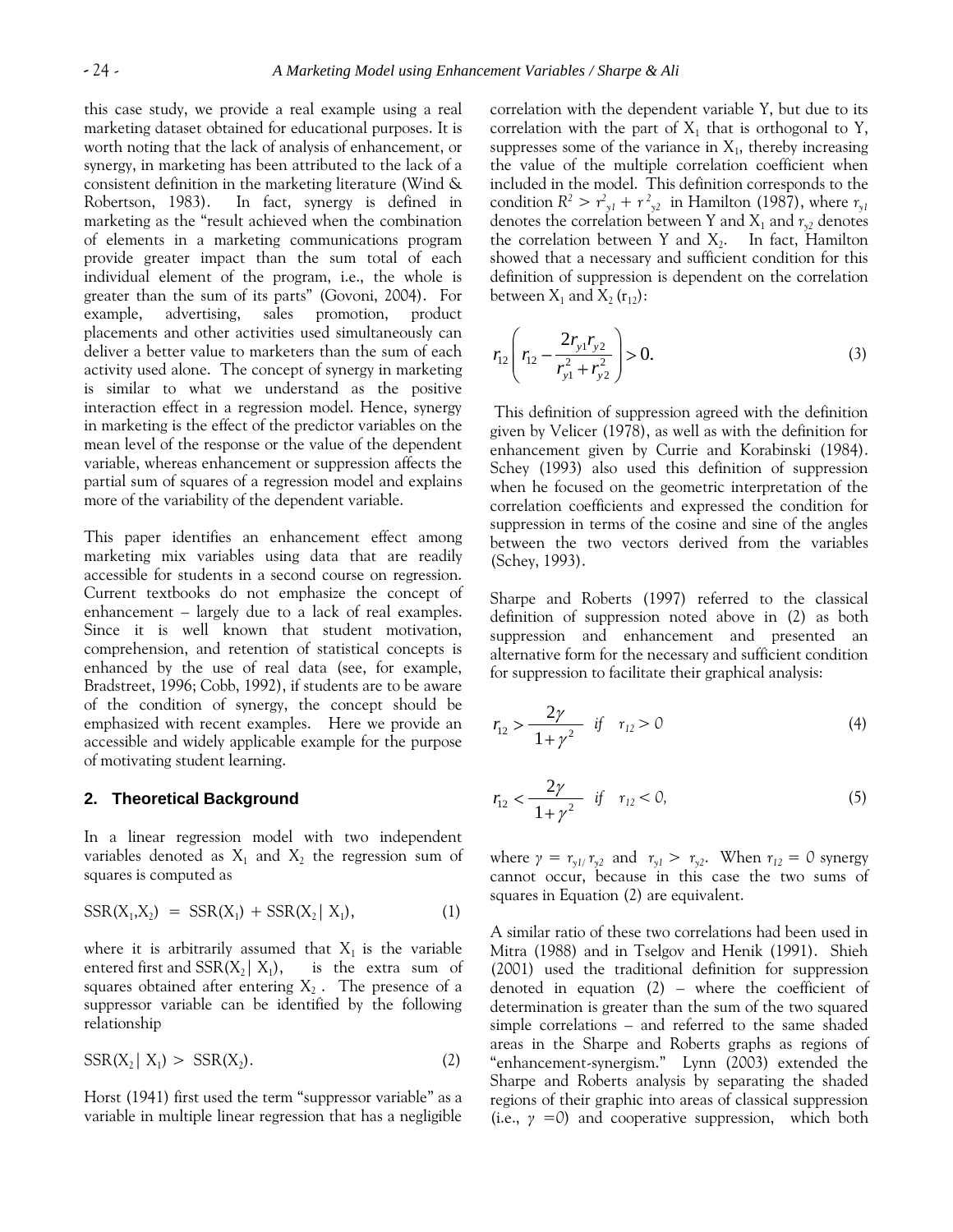satisfy equation (2), and also extended the condition of suppression to logistic regression using the log-odds ratios.

Most recently, Friedman and Wall (2005) distinguished among enhancement, redundancy, and suppression in terms of the beta weight in the standardized regression model (*β*) and *R 2* . They defined enhancement when

 $|\hat{\beta}_1| > |r_{y1}|$  and  $R^2 > r_{y1}^2 + r_{y2}^2$ ; suppression when  $|\hat{\beta}_1| > |r_{y1}|$  but  $R^2 \leq r_{y1}^2 + r_{y2}^2$ ; and redundancy when both  $|\hat{\beta}_1| \leq |r_{y1}|$  and  $R^2 \leq r_{y1}^2 + r_{y2}^2$  (see Table 1). Please note that Friedman and Wall's definition of suppression has now become a sub-category of what most think of as the "macro" or "classical" notion of "suppression."**<sup>1</sup>** The presence of a "suppressor" variable in a regression model does not increase the variance explained ( $R^2 \leq r^2_{y1} + r^2_{y2}$ ), whereas the "classical" notion of suppression would be similar to what Friedman and Wall define as "enhancement" variable whose presence in the regression model increases the variance explained (*R 2*  $> r<sup>2</sup>_{y1} + r<sup>2</sup>_{y2}$ . Friedman and Wall's (2005) analysis produced an equivalent set of necessary and sufficient conditions for enhancement as Sharpe and Roberts (1997), although the latter publication referred to this situation as part of suppression, which did not rely on a definition of *γ:*

$$
\frac{2r_{y1}r_{y2}}{r_{y1}^2 + r_{y2}^2} < r_{y1}r_{y2} + \sqrt{(1 - r_{y1}^2)(1 - r_{y2}^2)}.
$$
\n<sup>(6)</sup>

They also note that enhancement is not possible when *ry1*  $= r_{y2}$ .

**Table 1.** Identification of Enhancement, Suppression, and Redundancy

l

|                                    | $R^2 > r_{\nu l}^2 + r_{\nu l}^2$ | $R^2 < r_{\nu1}^2 + r_{\nu2}^2$ |
|------------------------------------|-----------------------------------|---------------------------------|
| $ \hat{\beta}_1  >  r_{\gamma l} $ | Enhancement                       | Suppression                     |
| $ \hat{\beta}_1  \leq  r_{y1} $    | .                                 | Redundancy                      |

Clearly, the presence of enhancement variables can be counterintuitive and the identification may be complicated, because it may occur when the relationship between the independent variables is significant, a situation typically associated with collinearity. In twodimensions, however, if  $r_{12}$  is significant and has an opposite sign from the ratio of the two pairwise correlations  $(r_{\gamma1}/r_{\gamma2})$ , then enhancement exists (assuming the correlation matrix is positive-definite). In addition, there are also circumstances of enhancement when  $r_{12}$  is extremely large (and positive) and the ratio  $(r_{\gamma1}/r_{\gamma2})$  is also large and positive, although these are less likely.

#### **3. Results For Marketing Case Study**

The data set for the estimation of the model was developed by A.C. Nielsen for a frozen food product. This scanner database contains extensive marketing data for this product in several metropolitan markets measured weekly over a period of three years, although we will use the data for only one metropolitan area in this case study. The weekly sales volume (in pounds) of a specific brand of this frozen food product will be used as the dependent variable and independent variables include promotional data, such as All Commodity Volume (ACV) of stores (in %) having a feature, display, both a display and feature, or a temporary price reduction (see Table 2 for variable definitions). Promotional discounts are measured as a percent of price in combination with other promotions, a feature, a display, or with no other promotions. Variety of the product is measured as the average number of items (SKUs) per store (within the same brand).

**Table 2.** Variable Definitions

| Variable                              | Variable Description                                                                                                                                   |
|---------------------------------------|--------------------------------------------------------------------------------------------------------------------------------------------------------|
| WEEK<br><b>VOLUME</b><br><b>PRICE</b> | Weekly period for that data<br>Total volume (in pounds)<br>Average retail price                                                                        |
| ACV.ANY*<br>ACV.FEA<br>ACV.DIS        | % ACV with any promotion<br>% ACV with feature<br>% ACV with display                                                                                   |
| ACV.D/F<br>ACV.TPR<br>DSC.ANY         | % ACV with display & feature<br>% ACV with price reduction<br>Amount of price discount (%) with any<br>promotion                                       |
| DSC.FEA<br>DSC.DIS<br>DSC.D/F         | Amount of price discount (%) with feature<br>Amount of price discount (%) with display<br>Amount of price discount $(\%)$ with display $\&$<br>feature |
| DSC.TPR                               | Amount of price discount (%) with no other                                                                                                             |
| SKU.IPS                               | promotion<br>Average $#$ items carried per store (product<br>variety)                                                                                  |

<sup>\*</sup>ACV – All commodity volume refers to the total annual dollar volume in a given geography (or, retail channel) expressed as a percentage of the total market for that commodity, for example, frozen pizza. More specifically, in this case ACV.FEA refers to the percentage of ACV dollar sales accounted for by stores carrying a feature for this brand of frozen pizza.

We thank one reviewer for pointing out the need to clarify the concept of suppression from both the current and past research perspective.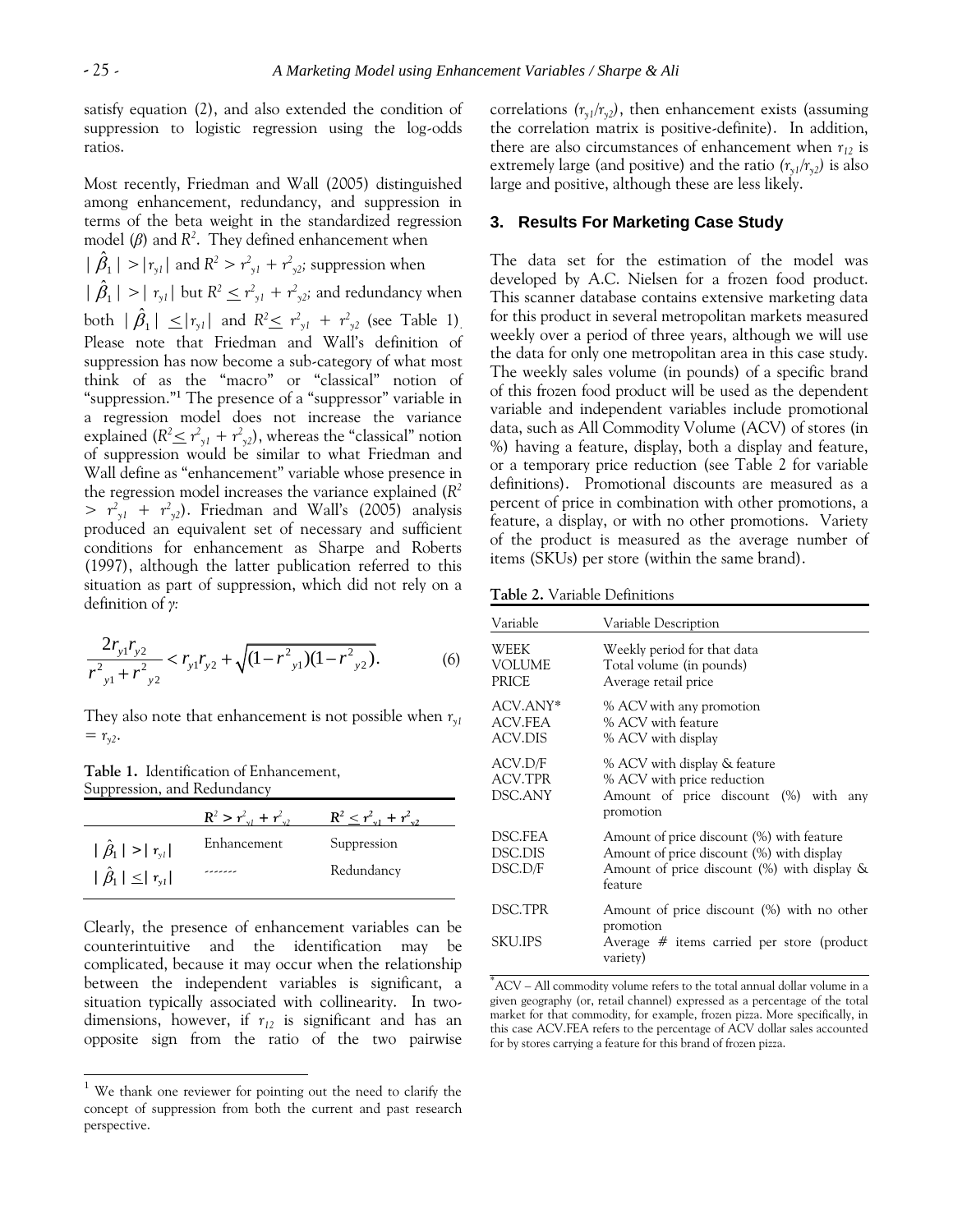#### **4. Model Identification and Multicollinearity**

One objective of this analysis was to develop a parsimonious marketing mix model for sales volume. The variables in the data set with the greatest correlation with sales volume were ACV.D/F (0.45), ACV.FEA (0.43), DSC.ANY (0.34), and SKU.IPS (0.31), although the correlation with volume was significant for all the variables in the data set ( $p < 0.05$ ), except DSC.DIS. We used the best subset procedure as an initial analysis tool for the multi-variable combinations. This procedure produced the five best variable combinations at each level (as measured by *R 2* ). Since the largest gains in *R 2* were realized in the two- and three-variable models, these variable combinations were selected for more detailed analysis. For these two- and three-variable models, model diagnostics were performed to ensure validity of regression assumptions. (We discuss the issue of seasonality below.) The two-variable models with the greatest *R 2* exhibited enhancement between an All Commodity Volume (ACV) variable and the number of SKUs of this brand per store (SKU.IPS). Producing the greatest amount of enhancement was the ACV variable representing the percent of sales volume accounted for by stores who ran a display and feature on the brand (ACV.D/F) in combination with the number of SKUs; these variables generated an additional 10% in *R 2* beyond the sum of their individual contributions  $(r_{y1}^2 + r_{y2}^2)$  $0.45^2 + 0.31^2$  for a total  $R^2$  of 40%. In addition, the SKU variable in combination with the ACV variable for stores who ran just a feature on the brand (ACV.FEA) displayed synergistic effects and generated an additional  $8\%$  in R<sup>2</sup> (total R<sup>2</sup> = 36\% > 0.43<sup>2</sup> + 0.31<sup>2</sup>). Table 3 displays the results for the two-variable models.

**Table 3.** Model Results for Two-Variable Case

| Variables in<br>Model         | $r_{12}$ | $r_{v1}^2 + r_{v2}^2$       | $\mathbb{R}^2$ | Add, $R^2$ |
|-------------------------------|----------|-----------------------------|----------------|------------|
| ACV.D/F and<br><b>SKULIPS</b> |          | $-0.26$ $20.2 + 9.6 = 29.8$ | 40.0           | 10.2       |
| ACV.FEA and<br><b>SKULIPS</b> |          | $-0.22$ 18.5 + 9.6 = 28.1   | 35.6           | 7.5        |
| ACV.DIS and<br><b>SKU.IPS</b> |          | $-0.24$ $2.9 + 9.6 = 12.7$  | 16.1           | 3.4        |
| DSC.D/F and<br><b>SKU.IPS</b> |          | $-0.14$ $7.7 + 9.6 = 17.3$  | 20.1           | 2.8        |

In addition to enhancement in the two-variable case, increases in  $R^2$  were also found, in the three-variable case. For three-variable combinations including both the SKU.IPS and the ACV.D/F variable, the additional *R 2* (beyond  $r_{y1}^2 + r_{y2}^2 + r_{y3}^2$ ) ranged from as high as 12% to as low as 0% (no enhancement). While it is difficult to extract enhancement effects in higher order models,

because of confounding variables, enhancement remained in the four-variable case and the gain in additional  $R^2$  ranged as high as 10%.

First, it is interesting to note, that the highest level of enhancement was attained in the two-variable combination of the All Commodity Volume variable representing breadth of promotion using displays and features (ACV.D/F) and the variable representing breadth of choice offered the consumer (SKU.IPS). Second, the presence of enhancement is useful in this case, because it exists in the models identified using traditional model building tools. It is important, however, that as part of our model selection process, we also examined the models beyond fit and parsimony, and looked for enhancement among the variables.

It is important to note that multicollinearity plays a role in enhancement, since it is the correlation between  $X_2$ and the part of  $X_1$  that is orthogonal to Y, that enables the variance in  $X_1$  to be suppressed, thereby increasing the value of the multiple correlation coefficient when both  $X_1$  and  $X_2$  are included in the model. While multicollinearity can cause interpretation issues, it is also dangerous to assume that this relationship makes these two variables redundant (Hamilton, 1987), and thereby miss the opportunity to identify suppressor, or enahancement, variables. Furthermore, Friedman and Wall (2005) show that given 1) the increased power in computation and 2) the importance of the relationship of *all three* correlations in a two-predictor model (*r12, ry1, and*   $r_{\gamma2}$ ), in evaluating instability in the beta coefficients (not just  $r_{12}$ ), the presence of multicolinearity itself may not be a great concern.

Our time series is considered stationary, since the trend component is insignificant, thus no trend was removed. However, we did remove seasonality, which we found to be a significant source of variation in the sales volume of this particular product. The models were then redeveloped on the deseasonalized data and the existence of suppression among the same set of variables (All Commodity Volume, Discounts, and Number of SKUs) was reexamined. First, we found that enhancement among the same variables (ACV.D/F and ACV.FEA with SKU.IPS) still exists, even when the seasonal effect is removed. Second, as expected, the additional *R 2* , beyond the sum of the pairwise correlations, for these two variables in combination with SKU is less (now only 6.3% and 3.8%, respectively). Third, and perhaps most importantly, the strength of the relationships with sales volume is reversed; the Number of SKUs now has the strongest relationship with deseasonalized sales volume (r =0.33), where in the original time series, the ACV variables had the stronger correlation with sales. In fact,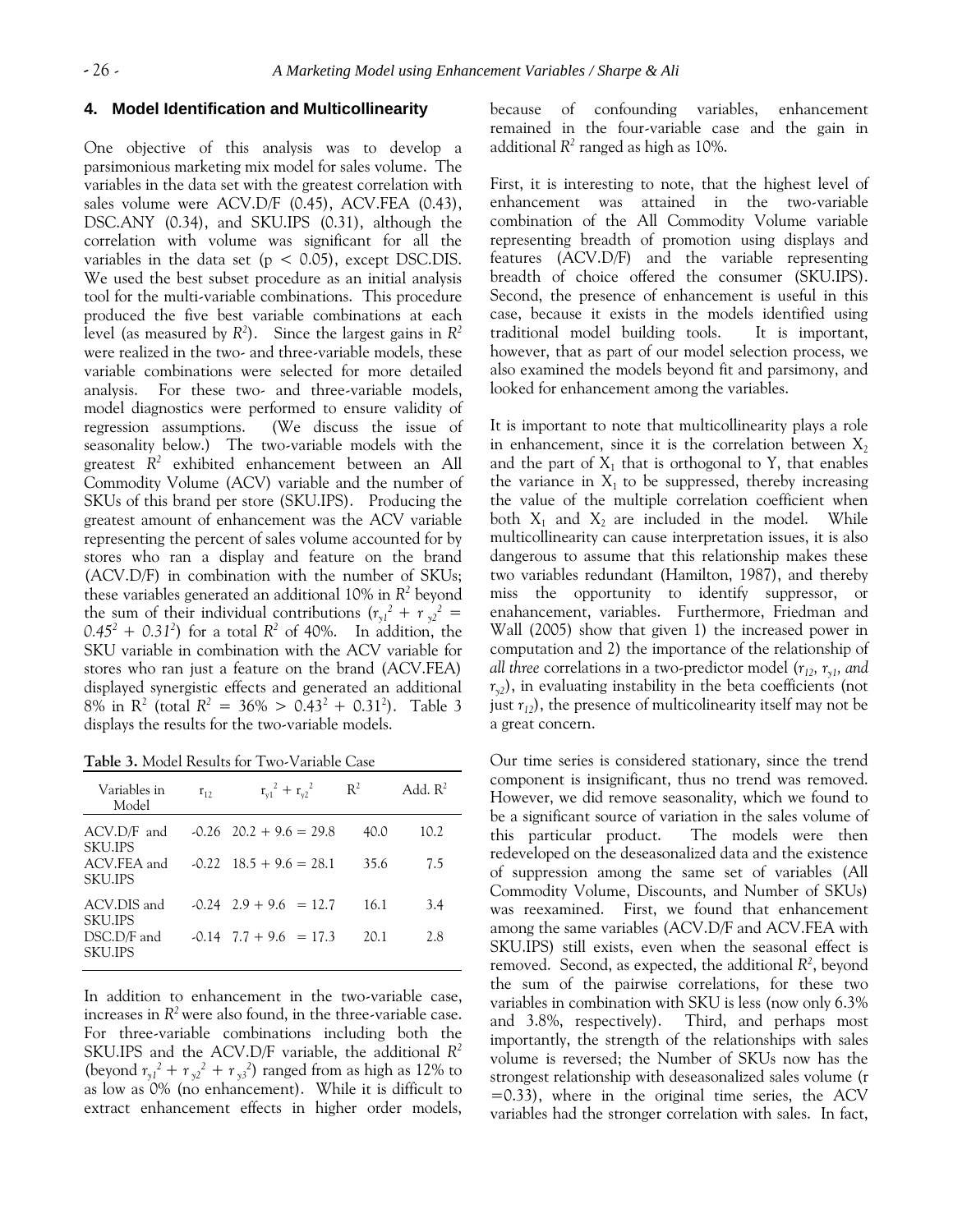of all the promotional variables in the database, the SKU.IPS variable is the single greatest predictor of the deseasonalized sales volume. The strength in the predictive ability of each of the All Commodity Volume and the Discount (DSC) variables decreased. Thus these promotional activities appear to be more related to the seasonal variation in sales volume than the variety offered to the consumer.

We chose to model the original time series data (as opposed to the deseasonalized data), since the seasonal variation in sales volume appears to be related to the marketing mix variables. This may be a function of decisions made by the retail managers, which would indicate that prior experience is influencing the level of promotional variables. In addition, since enhancement exists in the presence of the variety variable (Number of SKUs), and since this SKU.IPS variable is the least sensitive to seasonal variation, we investigated the presence of enhancement in other promotional variables in combination with this variable.

#### **5. Enhancement Variable Identification**

This discovery of enhancement in the ordinary course of identification of a parsimonious sales volume model caused us to question the presence of synergistic variables among the remaining promotional variables in our database. The procedure of creating all possible twovariable combination models to compare the coefficient of multiple determination to the individual pairwise correlations (i.e., to examine the relationship  $R^2 > r_{y1}^2 + r_{z2}^2$  $r^2$ <sub>y2</sub>) was cumbersome and time consuming. Therefore, the identification of enhancement for other marketing mix variables in the Nielsen database for this particular product and market was based on the condition presented in Sharpe and Roberts (1997). One advantage of the Sharpe and Roberts condition is that identification of enhancement variables can occur directly from the correlation matrix.

First, we obtained the correlations  $r_{y1}$ ,  $r_{y2}$ , and  $r_{12}$  from the correlation matrix for each variable in the database. Then we calculated the value of the ratio of the correlations  $(y)$  for each combination of variables with the variety variable (SKU.IPS) to evaluate the condition stated in Equations (4) and (5) above. For positive values of  $r_{12}$ , if this point falls above the value of the synergy function in Equations (4) and (5), then enhancement exists; for negative values of  $r_{12}$ , if this point falls below the function, then enhancement exists. Table 4 contains each of the ACV and DSC marketing variables with their respective values for  $r_{12}$ ,  $\gamma$ , and the Sharpe and Roberts (S&R) condition.

The technical benefit of this analysis is that enhancement variables can be investigated directly from correlations in the standard correlation matrix with minor computations and is easily implemented using modern software packages.

**Table 4.** Identification of enhancement for each of the twovariable models in decreasing magnitude of  $r_{12}$ , assuming that SKU.IPS is the second variable.

| Variable* | $r_{12}$ | $\gamma = r_{y1} / r_{y2}^{\dagger}$ | S&R<br>Condition | Enhancement <sup>‡</sup> |
|-----------|----------|--------------------------------------|------------------|--------------------------|
| ACV.D/F   | $-0.26$  | 1.45                                 | 0.93             | Yes                      |
| ACV.DIS   | $-0.24$  | 1.81                                 | 0.85             | Yes                      |
| ACV FEA   | $-0.22$  | 1.39                                 | 0.95             | Yes                      |
| DSC.D/F   | -0.14    | 1.11                                 | 0.99             | Yes                      |
| ACV.TPR   | 0.13     | $-8.38$                              | $-0.23$          | Yes                      |
| DSC.FEA   | $-0.09$  | 1.16                                 | 0.99             | Yes                      |
| DSC.DIS   | $-0.06$  | 3.30                                 | 0.55             | Yes                      |
| ACV.ANY   | $-0.02$  | 1.35                                 | 0.96             | Yes                      |
| DSC.ANY   | 0.02     | 1.08                                 | 1.00             | No                       |
| DSC.TPR   | 0.01     | 2.14                                 | 0.77             | No                       |

\*Each of the ACV and DSC variables are measured in the presence of any promotion (ANY), displays and features (D/F), displays only (DIS), features only (FEA), and a temporary price reduction (TPR).

<sup>†</sup>To compute the ratio  $r_{v1} / r_{v2}$ , it is assumed that  $r_{v1} > r_{v2}$ .

**‡**Enhancement exists when *r<sup>12</sup>* > S&R Condition in Equations 4 and 5. (Inequality is reversed for  $r_{12}$  < 0.)

The practical benefit of this identification approach for students is that it can be easily used in any context that includes continuous variables, without the creation of the separate models and without the computation of the partial sums of squares. Furthermore, this approach is accessible to students, who have a fundamental understanding of multiple regression.

#### **6. Pedagogical Use Of Enhancement Example**

During the past decade it has repeatedly been demonstrated that using real data promotes the learning of statistical concepts; students learn by doing and applying (Bradstreet, 1996; Cobb, 1992; Sharpe, 2000). Furthermore, in the marketing literature, Blattberg, et al. (1995) agree that few empirical results on the combined use of feature advertising, displays, and price discounts, have actually been published. Thus the lack of basic applications for suppression or enhancement in the literature has contributed to the scarcity of these concepts in textbooks in statistics – and more specifically in business statistics. As the technological capabilities, and therefore the efficiency, of model building grow, model builders should have the capacity and flexibility to expand their approaches. Considering evidence of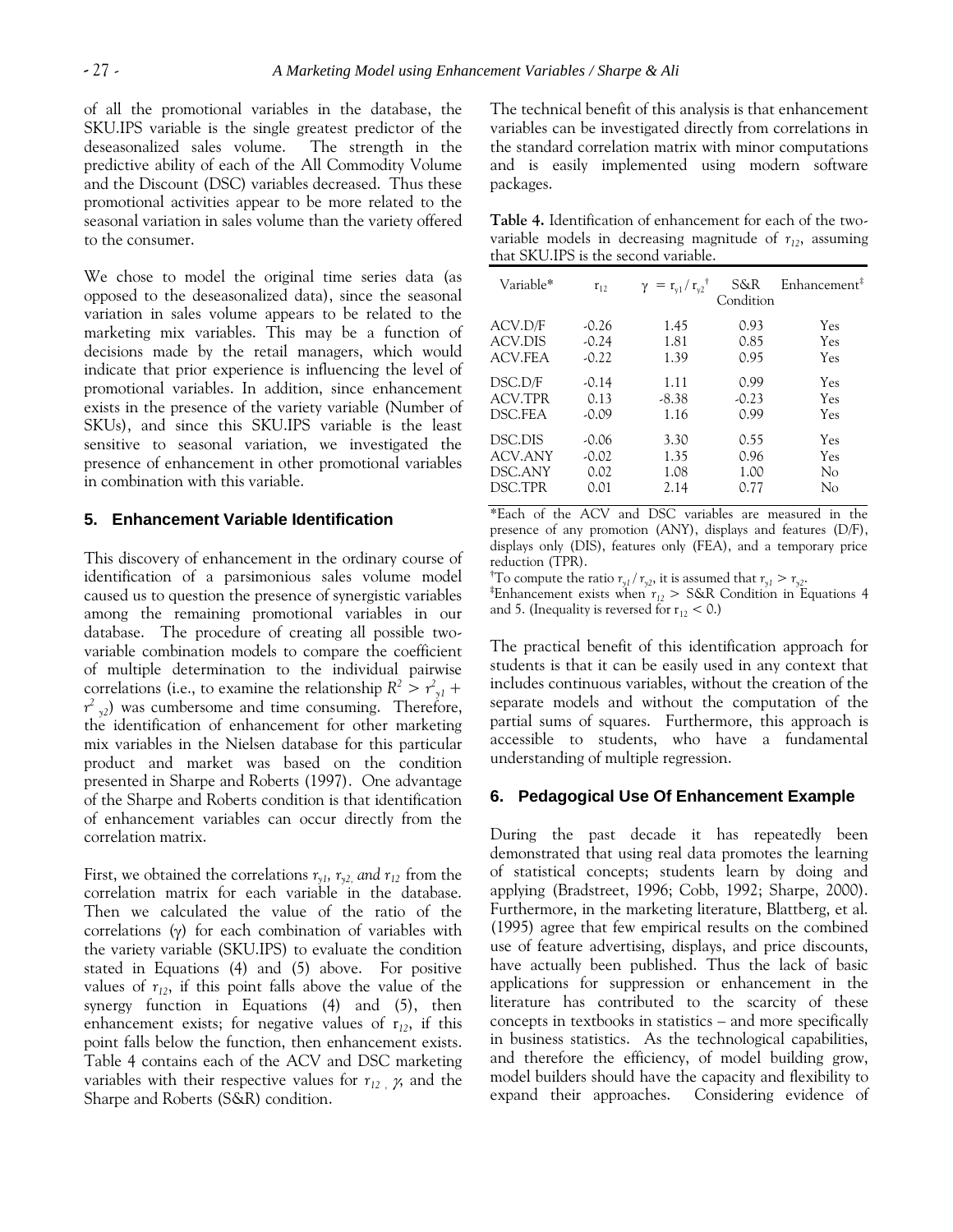suppression and enhancement should become part of the model selection process when developing models.

To aid in our teaching efforts of building models, we have used these data with students in an introductory joint segment of a course on statistics and marketing, as well as in an intermediate course that included more advanced modeling techniques. In general, statistics courses should: emphasize the need/importance of data; emphasize statistical concepts; incorporate more real data and technology; and foster active learning through exercises, laboratories, projects, presentations and demonstrations (Garfield et al., 2002). By using this dataset we found that the students appeared more motivated to learn and understand advanced modeling concepts.

More specifically, we required the students to work collaboratively in groups to develop alternative models for sales of this product and experiment with different model building procedures. Their analysis was summarized in a written report, which explained the objectives, process, statistical procedures used, and recommendations from their analysis. Following this stage of the student work, we then motivated a discussion of multiple two- and three-variable models. A comparison of resulting  $\mathbb{R}^2$  for these models resulted in questions leading to the introduction of the topic of enhancement variables. While it is true that students in these courses have already had one required course in statistics at our institution (i.e., they are expected to have a knowledge of regression), most of these students do not declare a major in statistics – and it is rare that we have students continue on to graduate school in statistics. (In a more advanced forecasting course, we have the students model the deseasonalized data, as well as the original data, and discuss the implication of seasonality, autocorrelation, and the application of distributed lag models.)

## **7. Implications for Future Research and Practice**

This paper reviewed suppression and enhancement from a historical perspective and applied the condition presented in Sharpe and Roberts (1997) to a promotional marketing database. This concept of enhancement is of particular use in the area of marketing, because it indicates which combination of promotions can have a greater than expected explanatory power for a sales model. For example, in the area of demand forecasting, managers might be concerned with over- or understocking and therefore, would be benefited by understanding the impact of enhancement variables in explaining the fluctuation of demand. In particular, if variables are found to act together as enhancement variables, then managers can identify, anticipate, and/or control these variables to improve the management of demand and inventory.

The research findings here are based on a weekly time series data of a frozen food product for a specific metropolitan market. In addition to examining this one southern market, we replicated our analysis in four other metropolitan markets. It is interesting to note that in the two northern markets, enhancement was almost nonexistent (additional  $R^2$  of less than 1%), while enhancement variables did exist in the mid-range market and the one other southern market. Not surprisingly, the impact of the seasonal variation on sales volume of this product was also greater in the northern markets. Since one of the variables identified as being an enhancement variable, SKU.IPS, was most strongly related to the deasonalized sales volume, this may explain the strength of the presence of enhancement in the southern markets; the market data that have the least amount of variation explained by seasonality may provide the greatest opportunity for synergy. The relationship between seasonality and strength of synergy requires further study.

In addition to seasonality, the timing of the promotional activities may also impact the presence and magnitude of enhancement. Note in Table 4, that in almost every case where enhancement is present in the two-variable case, the pair-wise correlation between the two promotional variables is negative. This negative relationship over time suggests that when one promotional activity is increased, the other activity is decreased. This may suggest that when promotional activities are alternated – or at least lagged – the end result may be an increase in efficiency – or cooperative enhancement. For example, managers might first ensure that retailers build up enough inventory (i.e., increase SKUs) before starting a heavy promotional campaign (i.e., using features, displays, and price cuts). To examine this lagged relationship in such promotional events requires store-level longitudinal data and suggests future research.

Finally, it is our hope that this example will provide an opportunity for instructors to introduce and discuss the concept of enhancement, or synergy, in the context of a regression or marketing research course. With increased computing capabilities and greater availability of data, we feel that students now have greater opportunities to be exposed to real problem solving situations and cases. Only with real data can students truly realize the importance of statistics.